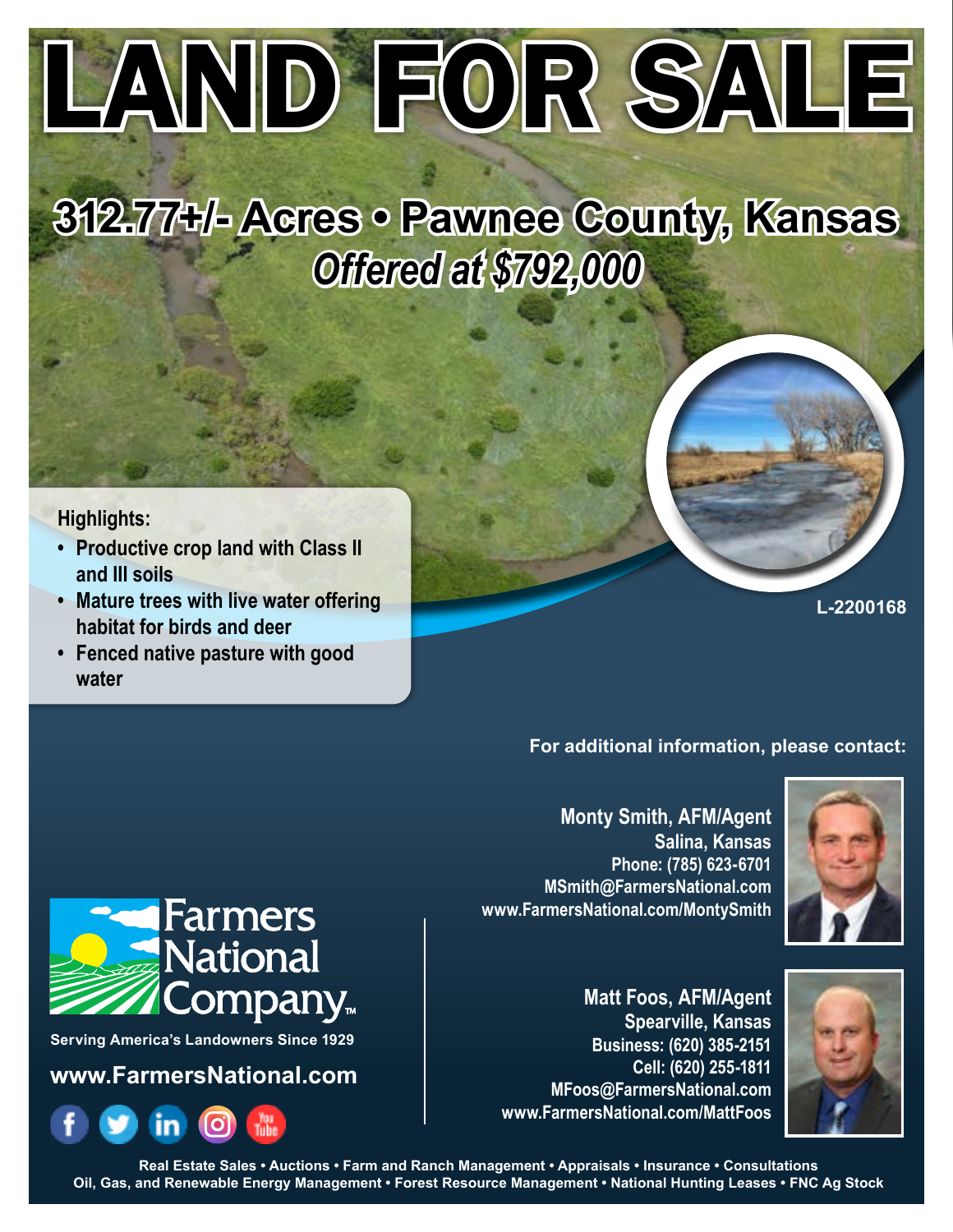# **Property Information**

**Property Location:** From the intersection of Highways 183 and 156, go seven miles north on 183 to V Road. Go west on V Road three miles to the southeast corner of the property.

**Legal Description:** E2 Section 24-20S-19W, Pawnee County, Kansas.

**Property Description:** Tract offers 262 acres of productive cropland, 37 acres of fenced pasture, and a farmyard with a quonset hut with electricity. Live water from the Cocklebur Creek with mature trees provide a picturesque view and habitat for pheasant, quail and deer.

**Improvements:** 30 x 50 quonset hut with established electricity, windmill water.

## **Farm Data:**

| Cropland       | 261.68 acres |
|----------------|--------------|
| <b>Pasture</b> | 36.52 acres  |
| Non-crop       | 5.96 acres   |
| Grass          | 8.61 acres   |
| <b>Total</b>   | 312.77 acres |

# **FSA Information:**

|                          | <b>Base</b>    | Yield      |
|--------------------------|----------------|------------|
| Wheat                    | 194.5 $a$ cres | 37 bushels |
| Grain Sorghum 59.9 acres |                | 59 bushels |

**2021 Taxes:** \$2,619.88

**Price:** \$792,000.00







Information provided was obtained from sources deemed reliable, but the broker makes no guarantees as to its accuracy. All prospective buyers are urged to inspect the property, its title and to rely on their own conclusions. Seller reserves the right to refuse any or all offers submitted and may withdraw the property from offering without notice. Farmers National Company and its representatives on the reverse side are the Designated Agents for the seller.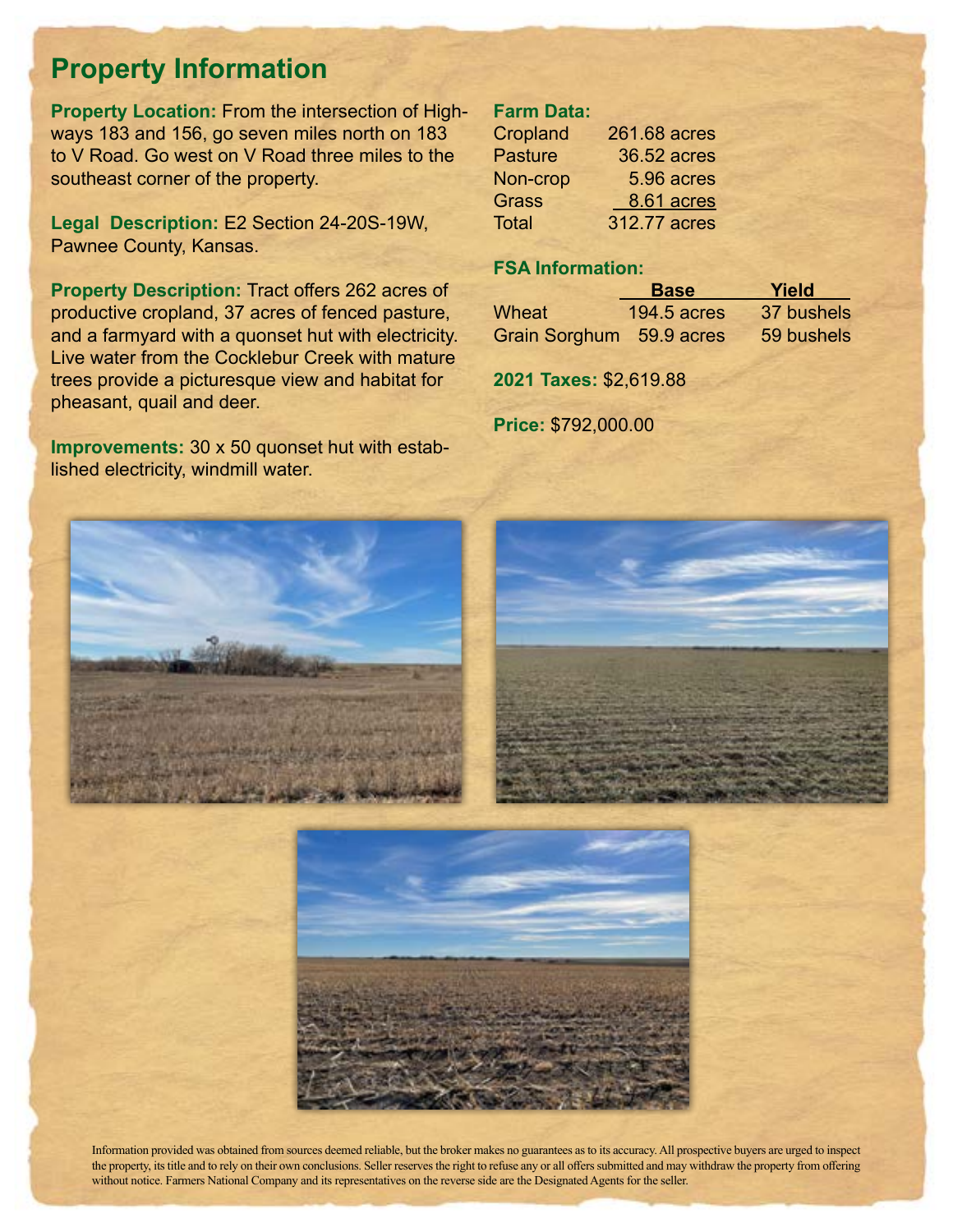

| SOIL CODE     | SOIL DESCRIPTION                                  | <b>ACRES</b>    | $\%$  | CPI            | <b>NCCPI</b> | CAP |
|---------------|---------------------------------------------------|-----------------|-------|----------------|--------------|-----|
| 2613          | Harney silt loam, 1 to 3 percent slopes           | 149.8<br>9      | 47.85 | $\mathbf{0}$   | 70           | 2e  |
| 2630          | Harney-Uly complex, 3 to 6 percent slopes, eroded | 106.5<br>6      | 34.02 | $\Omega$       | 63           | 3e  |
| 2235          | Roxbury silt loam, frequently flooded             | 42.98           | 13.72 | $\Omega$       | 66           | 3w  |
| 2612          | Harney silt loam, 0 to 1 percent slopes           | 8.0             | 2.55  | $\Omega$       | 71           | 2c  |
| 2817          | Uly silt loam, 3 to 6 percent slopes              | 5.83            | 1.86  | $\Omega$       | 77           | 3e  |
| <b>TOTALS</b> |                                                   | 313.2<br>$6(*)$ | 100%  | $\overline{a}$ | 67.23        | 2.5 |